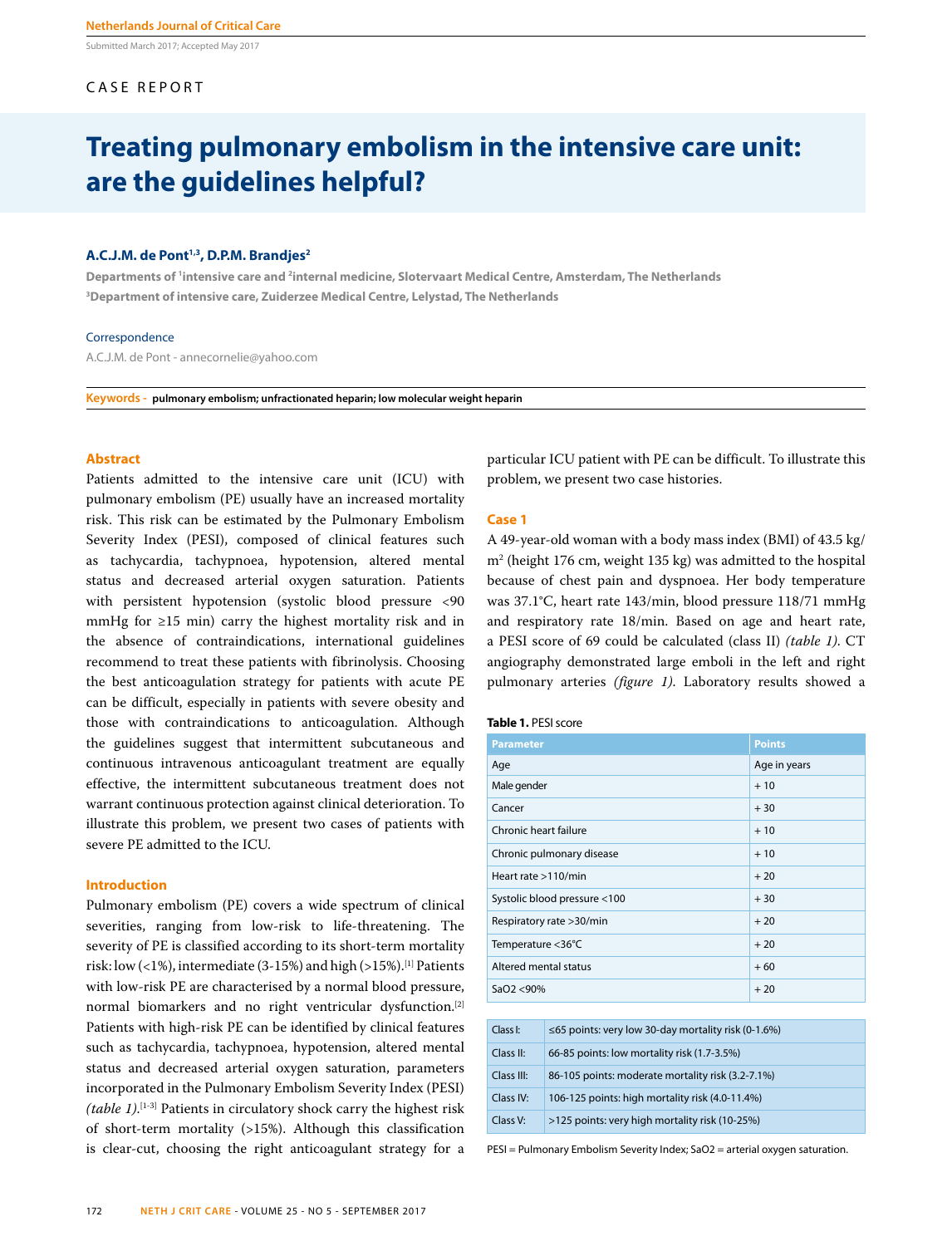

**Figure 1.** CT scan of patient 1

leukocyte count of 12.8 x 109 /l and an hs-troponin-T level of 0.073 μg/l. The patient was treated with 5000 IU unfractionated heparin (UFH) intravenously, followed by nadroparin 9500 IU subcutaneously twice daily on the first day of admission and 7600 IU thrice daily the day after. On the third day of admission the patient experienced renewed chest pain along with dyspnoea, nausea and dizziness. Monitoring showed a temperature of 38.1°C, heart rate of 117/min, blood pressure of 98/69 mmHg, respiratory rate of 20/min and peripheral oxygen saturation of 95%. There were no clinical signs of infection and the anti-Xa activity was 0.01 U/ml. The patient was admitted to the ICU, treated with UFH intravenously and the symptoms subsided. Three days later, she could return to the ward and ten days later, she left the hospital.

## **Case 2**

A 63-year-old man with a BMI of 24 (height 195 cm, weight 91 kg) had a right-sided hemicolectomy because of colonic cancer. On the third postoperative day he was admitted to the ICU because of fever, chills and desaturation. He had a body temperature of 38.5°C, heart rate of 117/min, blood pressure of 134/95 mmHg, respiratory rate of 20/min and peripheral oxygen saturation of 90%. Based on age, male gender, cancer and heart rate, a PESI score of 123 could be calculated (class IV) *(table 1)*. The next day, CT angiography showed large emboli in the arteries of the lower right lobe and both left lobes. The patient was treated with subcutaneous nadroparin, 5700 IU twice daily. A week after the operation, the nadroparin dose was increased to 7600 IU twice daily, acenocoumarol was added and the patient was transferred to the ward.

Two days later, the patient experienced acute dyspnoea. Monitoring showed a heart rate of 150/min, respiratory rate of 40/min and oxygen saturation of 88%. Oxygen was applied through a non-rebreather mask and the patient was admitted to the ICU. Because massive PE was suspected, the patient was treated with 5000 IU UFH and 100 mg recombinant tissue plasminogen activator intravenously. Nevertheless, the heart rate and blood pressure dropped until cardiac arrest with

pulseless electric activity occurred. The resuscitation no-shock block was started according to the guideline of the European Resuscitation Council (ERC). Despite adequate basic life support and repeated administration of epinephrine intravenously, echocardiography showed no cardiac activity, a dilated right ventricle and collapse of the left ventricle, compatible with massive PE. After 40 minutes, the resuscitation was ended and the patient was pronounced dead.

# **Discussion**

In both cases described here, PE was accurately diagnosed. Both patients were admitted to the ICU and treated with anticoagulants. However, the first patient recovered, while the second patient died. This prompted us to investigate whether treatment for PE in the ICU can be optimised.

Patients with suspected PE should be stratified according to their short-term mortality risk.<sup>[1]</sup> For this purpose, PESI can be used *(table 1)*. [1] PESI has been derived and validated in patients with PE admitted to the hospital.<sup>[3,4]</sup> When calculated for our patients, the first patient had a PESI score of 69 points (class II), corresponding to a low mortality risk (1.7-3.5%), whereas the second patient had a PESI score of 123 (class IV), corresponding to a high mortality risk  $(4-11.4\%)$ . [1] When interpreting these scores, we have to keep in mind that in PESI classes I-IV, the score has a negative predictive value ranging from 76 to 92%, whereas the positive predictive value ranges from 27 to 50%.<sup>[5]</sup>

Several investigators have tried to improve the predictive value of PESI by adding biomarkers or information derived from imaging. By adding troponin, BNP or leukocyte count to the PESI score, its predictive value could be improved.<sup>[6-8]</sup> In addition, cardiac chamber sizes measured during CT angiography were demonstrated to have a predictive value for outcome: a left atrial volume ≤62 ml, a left ventricular volume ≤67 ml and a right to left atrial ratio >2.1 were associated with hazard ratios for 30-day mortality ranging from 1.8 to 2.4.<sup>[9]</sup> A right atrium to ventricle ratio <1.01 was predictive of 30-day mortality.<sup>[10]</sup> Right ventricular strain, defined as a right to left ventricle ratio ≥1, was identified as a predictor of negative outcome with an odds ratio of 9.2.[11]

The American Heart Association (AHA), the European Society of Cardiologists (ESC) and the American College of Chest Physicians (ACCP) have all published guidelines for the management of pulmonary embolism.[2,12,13] All three guidelines recognise the impact of right ventricular dysfunction and elevated cardiac markers such as troponin and natriuretic peptide on short-term mortality. However, the routine determination of these items is not recommended because of their low positive predictive value.[12]

Patients with established PE should receive prompt and appropriate anticoagulation. Anticoagulant strategies comprise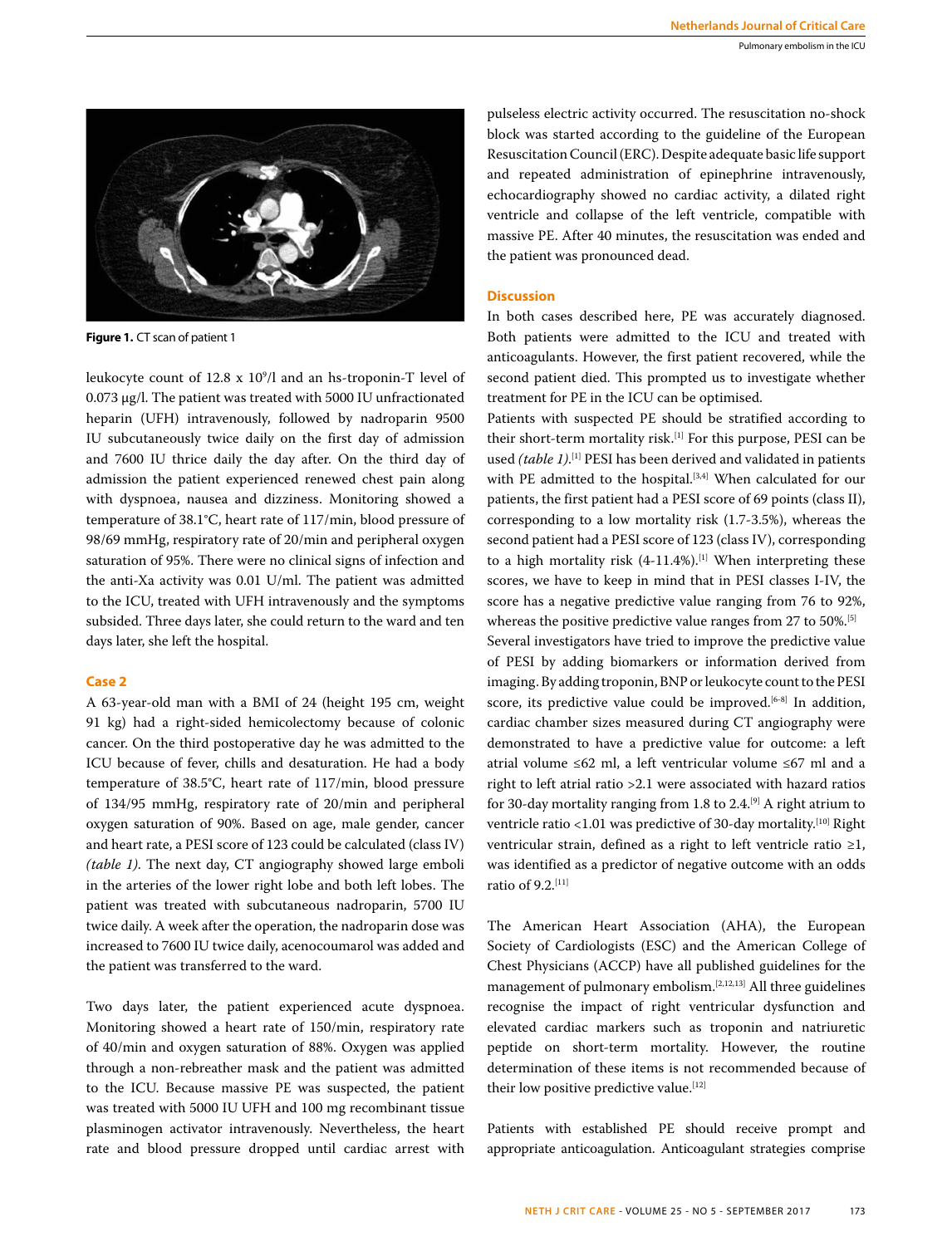intravenous UFH and subcutaneous fondaparinux, lowmolecular-weight heparin (LMWH) or UFH. The three guidelines recommend fibrinolysis for patients with acute PE associated with shock (defined as a condition of inadequate tissue perfusion) or hypotension (defined by the ESC guideline as a blood pressure <90 mmHg for ≥15 minutes or a systolic pressure drop by ≥40 mmHg for ≥15 minutes, if not caused by new-onset arrhythmia, hypovolaemia or sepsis) and no contraindications. In these patients, the ESC guideline recommends anticoagulation with UFH because of its short half-life, the ease of monitoring its anticoagulant effects, and its rapid reversal by protamine.<sup>[12]</sup> Patients with acute PE without hypotension should be stratified by means of PESI and markers of right ventricular strain to determine their eligibility for fibrinolysis.[12,13] In patients with a high mortality risk, the AHA guideline suggests heparin anticoagulation, while the ACCP guideline suggests 'aggressive anticoagulation' without further specification.[2,13] The ESC guideline recommends UFH for patients in whom primary reperfusion such as thrombolysis or embolectomy is considered, as well as for those with serious renal impairment (creatinine clearance <30 ml/min) or severe obesity (BMI >  $35 \text{ kg/m}^2$ ).<sup>[12]</sup> In patients with renal impairment, decreased heparin clearance may lead to heparin-associated bleeding. Therefore, UFH by continuous infusion has to be monitored by means of the activated partial thromboplastin time (APTT) or the activated clotting time.<sup>[14]</sup> Several authors have described the possibility to estimate the risk of bleeding in patients with venous thromboembolism. Kooiman et al. demonstrated that patients with a HAS-BLED score >3 had an increased risk of bleeding.<sup>[15]</sup> Among acutely ill medical patients, Guijarro et al. demonstrated an increased risk of bleeding in males, patients with ischaemic heart disease, upper gastrointestinal disease, liver disease, coagulation disorders and anemia, with odds ratios ranging from  $1.09$  to  $3.01$ .<sup>[16]</sup> In patients with morbid obesity (BMI >40 kg/m2 ), the effect of subcutaneously administered LMWH is delayed, and is best described by a three compartment model.<sup>[17]</sup> If there is a compelling reason to choose LMWH in a patient with morbid obesity, anti-Xa monitoring is recommended, aiming at an anti-Xa level of 1.3 IU/ml four hours after the subcutaneous dose.<sup>[14,18]</sup> For patients with cancer-associated PE, the three guidelines recommend LMWH as the therapy of choice.<sup>[2,12,13]</sup>

When we reconsider the treatment of our patients, the first patient had a BMI of 43.5 and a low mortality risk (1.7-3.5%) based on a PESI score of 69 (class II). According to the ESC guideline, she should have been treated with UFH, preferably a bolus of 60 IU/kg, followed by a continuous infusion of 12 IU/kg/h. $[19]$  If there is a compelling reason to choose for LMWH, the recommended daily subcutaneous nadroparin dose is 171 IU/kg, aiming at an anti-Xa level of 1.3 IU/ml four hours after the subcutaneous dose.<sup>[12,18]</sup> It should be noted that intermittent subcutaneous dosing of LMWH leads to anti-Xa trough and peak levels between 0 and 1.7 IU/ml, whereas an anti-Xa level of 1.0±0.2 IU/ml is needed for an adequate anticoagulant effect.<sup>[18,20]</sup> The anti-Xa level in our patient was 0.01 IU/ml 5 hours after the subcutaneously administered nadroparin.

Our second patient underwent surgery for colonic cancer and according to the three guidelines, LMWH was the treatment of choice.[2,12,13] This patient had a PESI score of 123 (class IV) and therefore a high mortality risk (4-11.4%). For high-risk patients, the AHA guideline recommends aggressive anticoagulation without further specification. When nadroparin is chosen as first-line therapy, the recommended daily dose is 171 IU/ kg, which comes down to 15,561 IU per day for our patient. The prescribed subcutaneous dose of 5700 IU nadroparin twice daily was therefore too low. In patients with cancer, aggressive anticoagulation is important, since both cancer and failure to rapidly achieve therapeutic levels of anticoagulation independently predict an increased risk of recurrence.<sup>[12,21-23]</sup> In a large case-cohort study, Heit et al. found a hazard ratio of 3.5 (95% CI 1.86-6.66) for recurrence of thromboembolism among patients with stage 4 cancer, and a hazard ratio of 1.6 (95% CI 1.12-2.39) for patients failing to reach a therapeutic APTT within 24 hours.[21] In an earlier study, Heit et al. found a hazard ratio of 0.57 (95% CI 0.34-0.97) for recurrence of thromboembolism among patients reaching an APTT ≥58 s. within 24±4 hours, which corresponded to an anti-Xa level of ≥0.3 IU/ml.[23] For treatment with LMWH, however, routine anti-Xa monitoring is not recommended. Moreover, the correlation between anti-Xa level and antithrombotic activity is weak.[20,24] The question remains how we can be sure that the chosen anticoagulant strategy adequately protects our patients from recurrent thromboembolism. When we choose UFH by continuous infusion, the risk of recurrent thromboembolism decreases by 43% when an APTT ≥58 s. is reached, whereas we cannot be sure about the risk of recurrence when intermittent subcutaneous LMWH is used.

Reconsidering the three international guidelines for the management of PE, subtle differences in the recommendations for the treatment of severely obese patients and high-risk patients are noticed. Obviously, these guidelines are based on large populations of patients who were not necessarily critically ill. When treating our critically ill PE patients, we should realise that in general, they have a higher mortality risk than the average PE patient included in a treatment trial and that, therefore, our patients have to be treated more aggressively. When choosing an anticoagulant for our critically ill PE patient, we should take into account body mass index, disease severity and risk of recurrence, both for the individual patient and the anticoagulant strategy chosen.